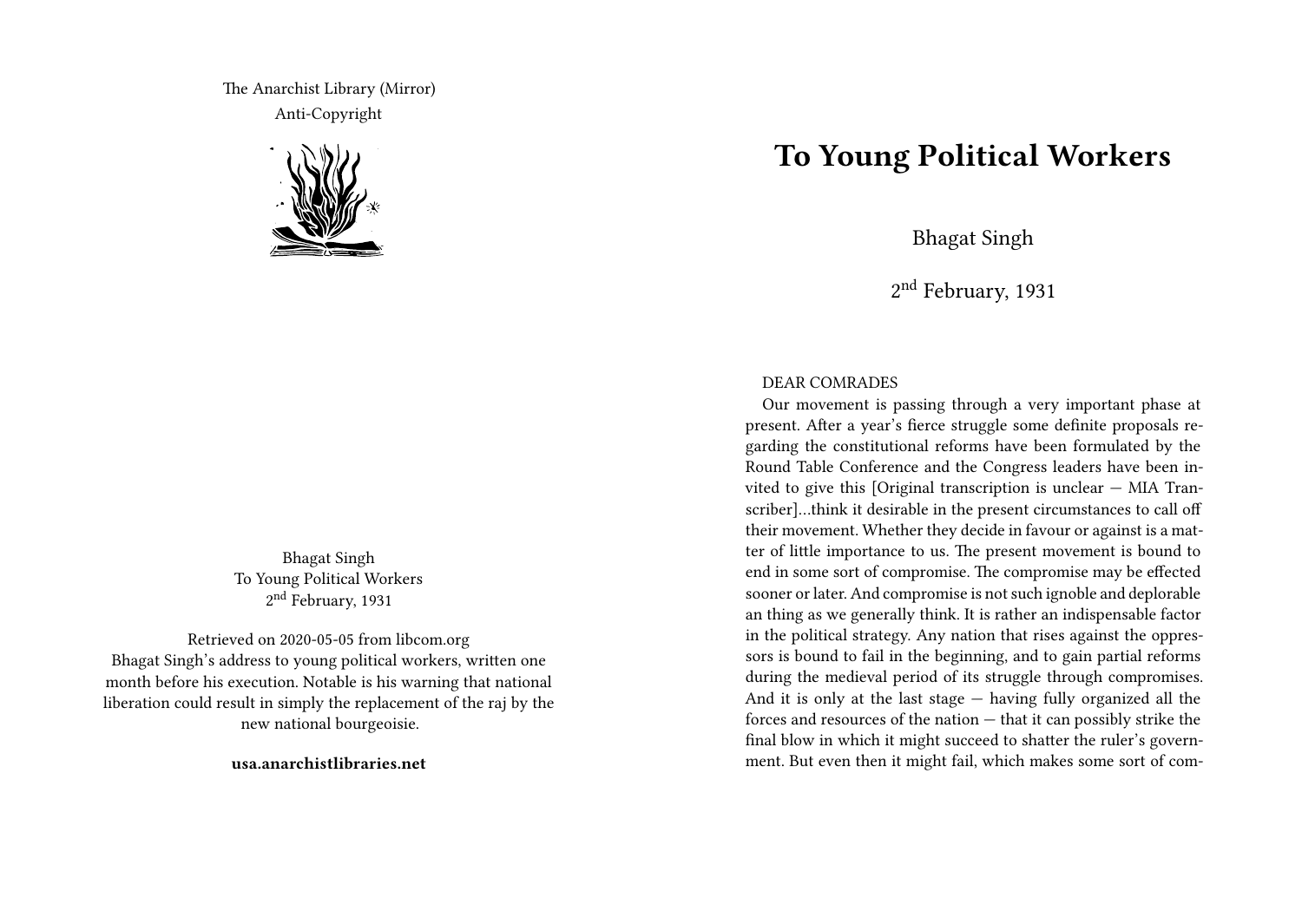promise inevitable. This can be best illustrated by the Russian example.

In 1905 a revolutionary movement broke out in Russia. All the leaders were very hopeful. Lenin had returned from the foreign countries where he had taken refuge. He was conducting the struggle. People came to tell him that a dozen landlords were killed and a score of their mansions were burnt. Lenin responded by telling them to return and to kill twelve hundred landlords and burn as many of their palaces. In his opinion that would have meant something if revolution failed. Duma was introduced. The same Lenin advocated the view of participating in the Duma. This is what happened in 1907. In 1906 he was opposed to the participation in this first Duma which had granted more scope of work than this second one whose rights had been curtailed. This was due to the changed circumstances. Reaction was gaining the upper hand and Lenin wanted to use the floor of he Duma as a platform to discuss socialist ideas.

Again after the 1917 revolution, when the Bolsheviks were forced to sign the Brest Litovsk Treaty, everyone except Lenin was opposed to it. But Lenin said: "Peace". "Peace and again peace: peace at any cos t— even at the cost of many of the Russian provinces to be yielded to German War Lord". When some anti-Bolshevik people condemned Lenin for this treaty, he declared frankly that the Bolsheviks were not in a position to face to German onslaught and they preferred the treaty to the complete annihilation of the Bolshevik Government.

The thing that I wanted to point out was that compromise is an essential weapon which has to be wielded every now and then as the struggle develops. But the thing that we must keep always before us is the idea of the movement. We must always maintain a clear notion as to the aim for the achievement of which we are fighting. That helps us to verify the success and failures of our movements and we can easily formulate the future programme. Tilak's policy, quite apart from the ideal i.e. his strategy, was the best. You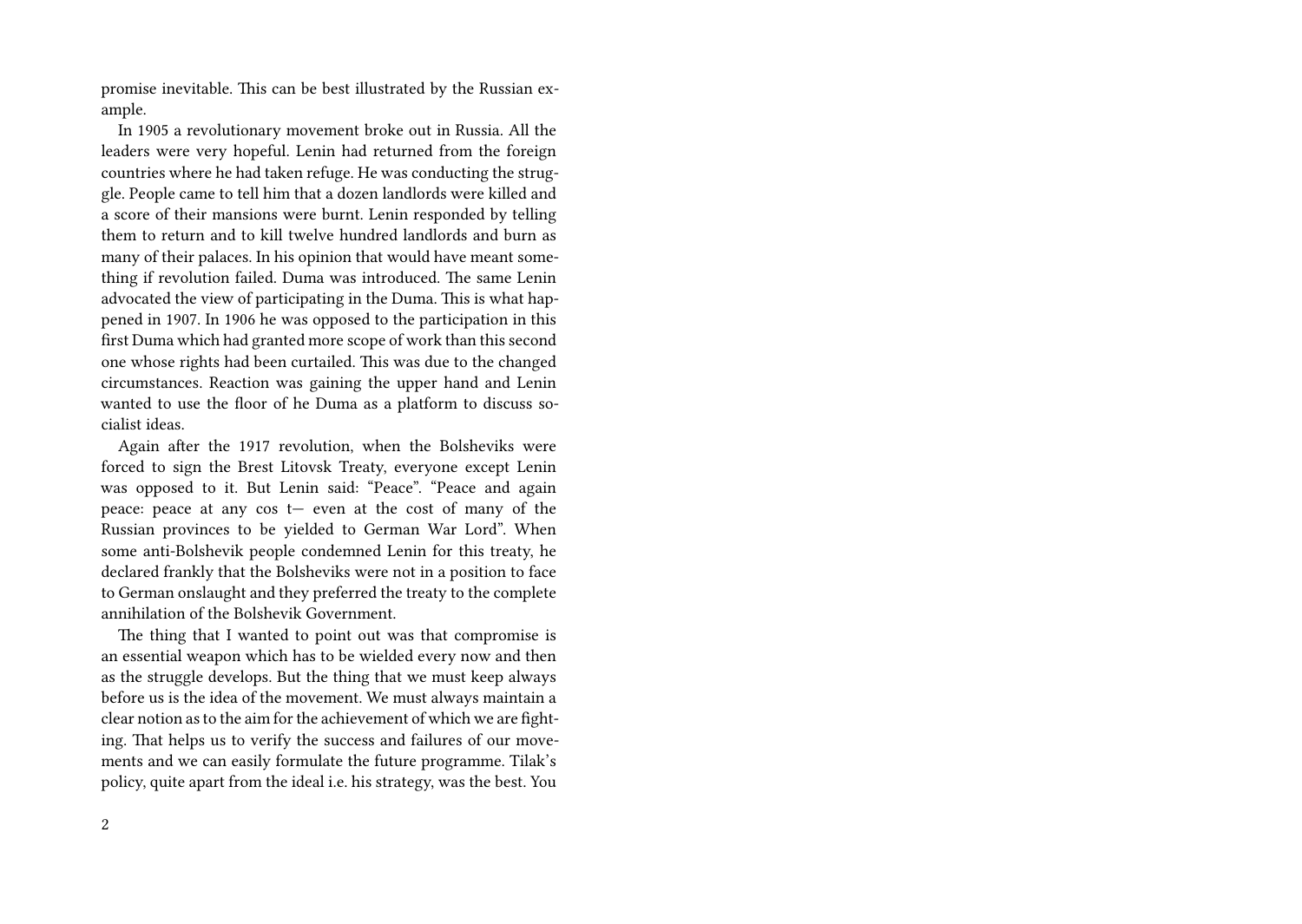are fighting to get sixteen annas from your enemy, you get only one anna. Pocket it and fight for the rest. What we note in the moderates is of their ideal. They start to achieve on anna and they can't get it. The revolutionaries must always keep in mind that they are striving for a complete revolution. Complete mastery of power in their hands. Compromises are dreaded because the conservatives try to disband the revolutionary forces after the compromise from such pitfalls. We must be very careful at such junctures to avoid any sort of confusion of the real issues especially the goal. The British Labour leaders betrayed their real struggle and have been reduced to mere hypocrite imperialists. In my opinion the diehard conservatives are better to us than these polished imperialist Labour leaders. About the tactics and strategy one should study life-work of Lenin. His definite views on the subject of compromise will be found in "Left Wing" Communism.

I have said that the present movement, i.e. the present struggle, is bound to end in some sort of compromise or complete failure.

I said that, because in my opinion, this time the real revolutionary forces have not been invited into the arena. This is a struggle dependent upon the middle class shopkeepers and a few capitalists. Both these, and particularly the latter, can never dare to risk its property or possessions in any struggle. The real revolutionary armies are in the villages and in factories, the peasantry and the labourers. But our bourgeois leaders do not and cannot dare to tackle them. The sleeping lion once awakened from its slumber shall become irresistible even after the achievement of what our leaders aim at. After his first experience with the Ahmedabad labourers in 1920 Mahatma Gandhi declared: "We must not tamper with the labourers. It is dangerous to make political use of the factory proletariat" (The Times, May 1921). Since then, they never dared to approach them. There remains the peasantry. The Bardoli resolution of 1922 clearly denies the horror the leaders felt when they saw the gigantic peasant class rising to shake off not only the domination of an alien nation but also the yoke of the landlords.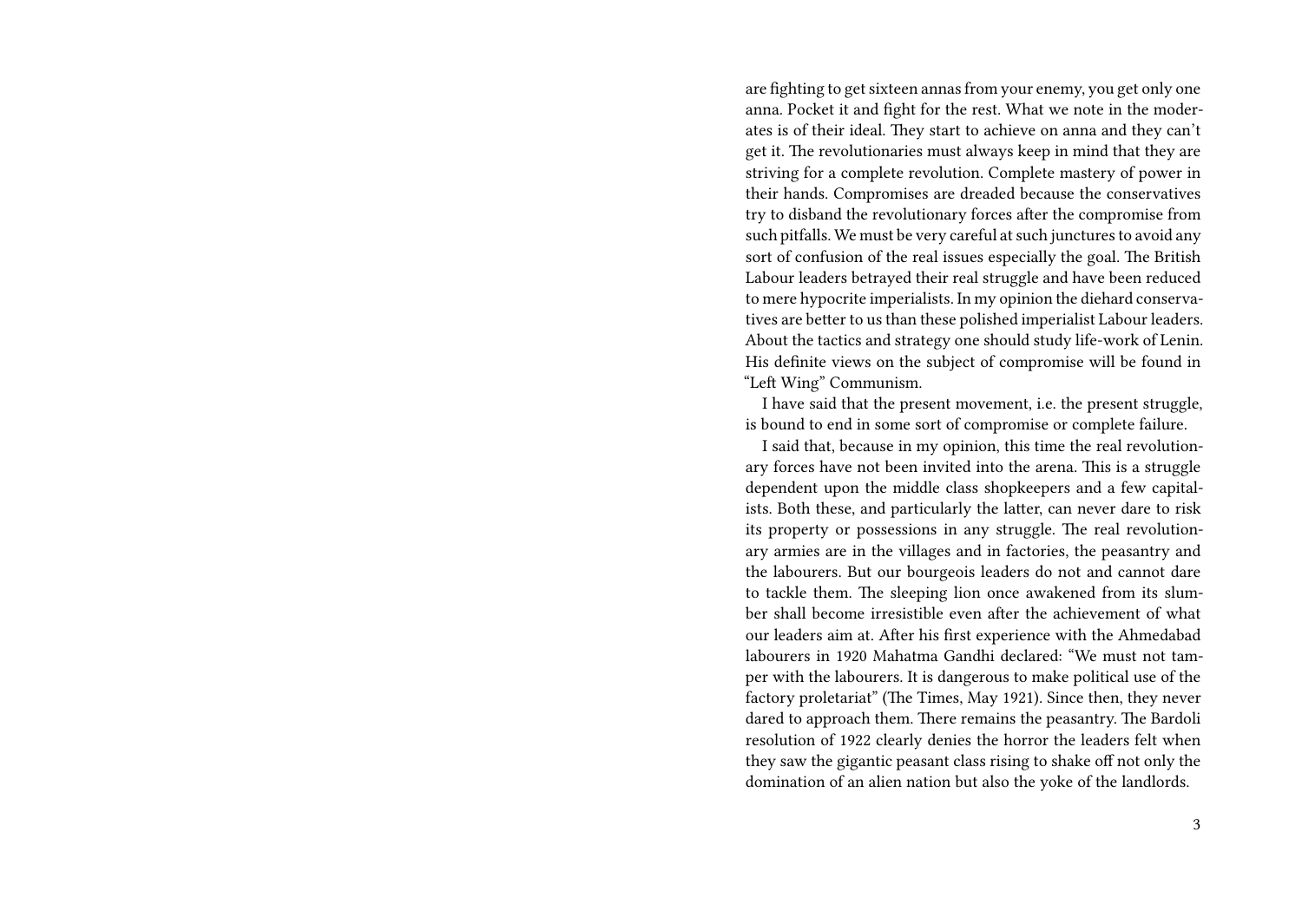It is there that our leaders prefer a surrender to the British than to the peasantry. Leave alone Pt. Jawahar lal. Can you point out any effort to organize the peasants or the labourers? No, they will not run the risk. There they lack. That is why I say they never meant a complete revolution. Through economic and administrative pressure they hoped to get a few more reforms, a few more concessions for the Indian capitalists. That is why I say that this movement is doomed to die, may be after some sort of compromise or even without. They young workers who in all sincerity raise the cry "Long Live Revolution", are not well organized and strong enough to carry the movement themselves. As a matter of fact, even our great leaders, with the exception of perhaps Pt. Motilal Nehru, do not dare to take any responsibility on their shoulders, that is why every now and then they surrender unconditionally before Gandhi. In spite of their differences, they never oppose him seriously and the resolutions have to be carried for the Mahatma.

In these circumstances, let me warn the sincere young workers who seriously mean a revolution, that harder times are coming. Let then beware lest they should get confused or disheartened. After the experience made through two struggles of the Great Gandhi, we are in a better position to form a clear idea of our present position and the future programme.

Now allow me to state the case in the simplest manner. You cry "Long Live Revolution." Let me assume that you really mean it. According to our definition of the term, as stated in our statement in the Assembly Bomb Case, revolution means the complete overthrow of the existing social order and its replacement with the socialist order. For that purpose our immediate aim is the achievement of power. As a matter of fact, the state, the government machinery is just a weapon in the hands of the ruling class to further and safeguard its interest. We want to snatch and handle it to utilise it for the consummation of our ideal, i.e., social reconstruction on new, i.e., Marxist, basis. For this purpose we are fighting to handle the government machinery. All along we have to educate the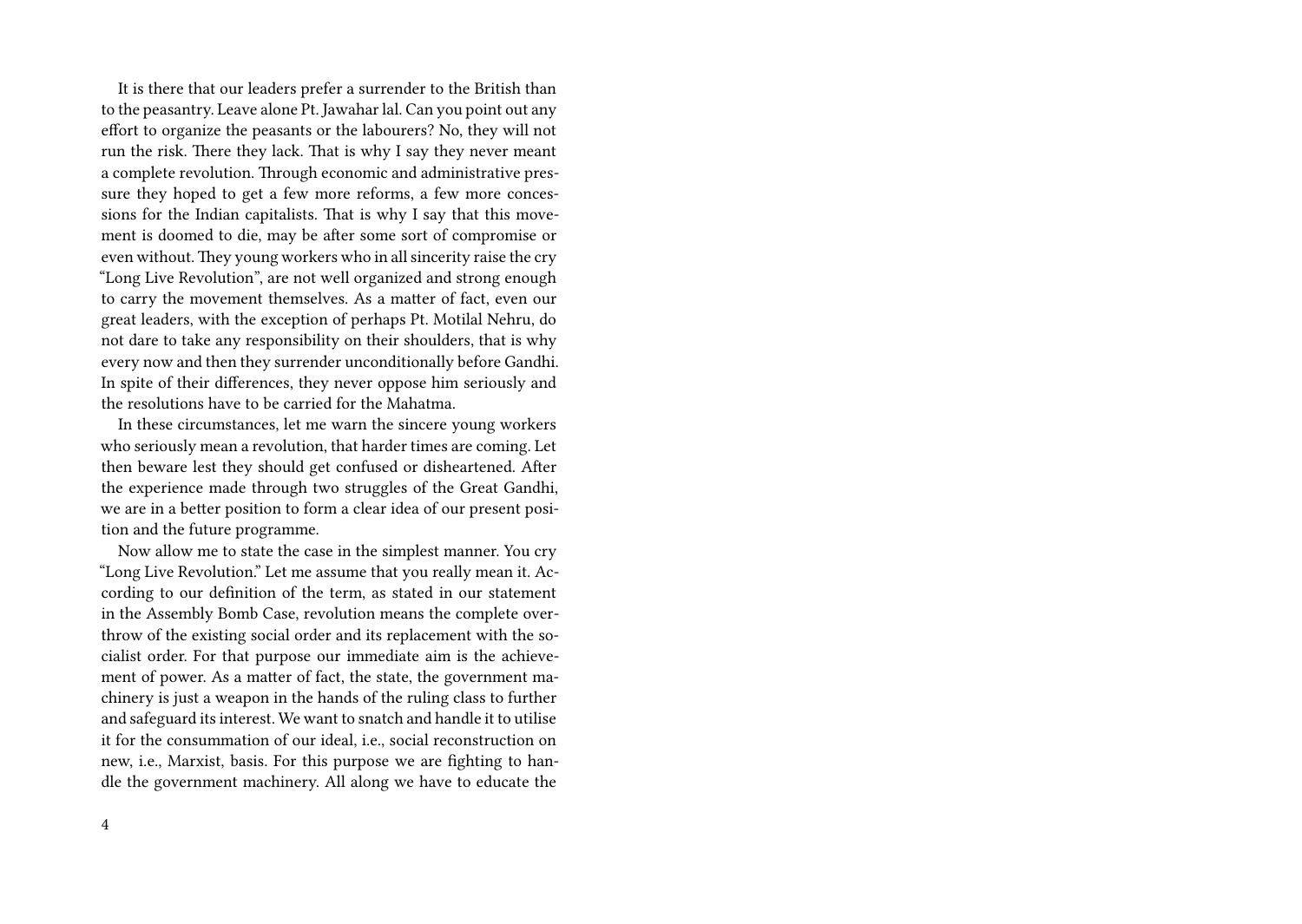Cast aside the youthful dreams of a revolution within ten years of Gandhi's utopian promises of Swaraj in One Year. It requires neither the emotion nor the death, but the life of constant struggle, suffering and sacrifice. Crush your individuality first. Shake off the dreams of personal comfort. Then start to work. Inch by inch you shall have to proceed. It needs courage, perseverance and very strong determination. No difficulties and no hardships shall discourage you. No failure and betrayals shall dishearten you. No travails (!) imposed upon you shall snuff out the revolutionary will in you. Through the ordeal of sufferings and sacrifice you shall come out victorious. And these individual victories shall be the valuable assets of the revolution.

LONG LIVE REVOLUTION

masses and to create a favourable atmosphere for our social programme. In the struggles we can best train and educate them.

With these things clear before us, i.e., our immediate and ultimate object having been clearly put, we can now proceed with the examination of the present situation. We must always be very candid and quite business-like while analysing any situation. We know that since a hue and cry was raised about the Indians' participation in and share in the responsibility of the Indian government, the Minto-Morley Reforms were introduced, which formed the Viceroy's council with consultation rights only. During the Great War, when the Indian help was needed the most, promises about self-government were made and the existing reforms were introduced. Limited legislative powers have been entrusted to the Assembly but subject to the goodwill of the Viceroy. Now is the third stage.

Now reforms are being discussed and are to be introduced in the near future. How can our young men judge them? This is a question; I do not know by what standard are the Congress leaders going to judge them. But for us, the revolutionaries, we can have the following criteria:

- 1. Extent of responsibility transferred to the shoulders of the Indians.
- 2. From of the Government institutions that are going to be introduced and the extent of the right of participation given to the masses.
- 3. Future prospects and the safeguards.

These might require a little further elucidation. In the first place, we can easily judge the extent of responsibility given to our people by the control our representatives will have on the executive. Up till now, the executive was never made responsible to the Legislative Assembly and the Viceroy had the veto power, which rendered all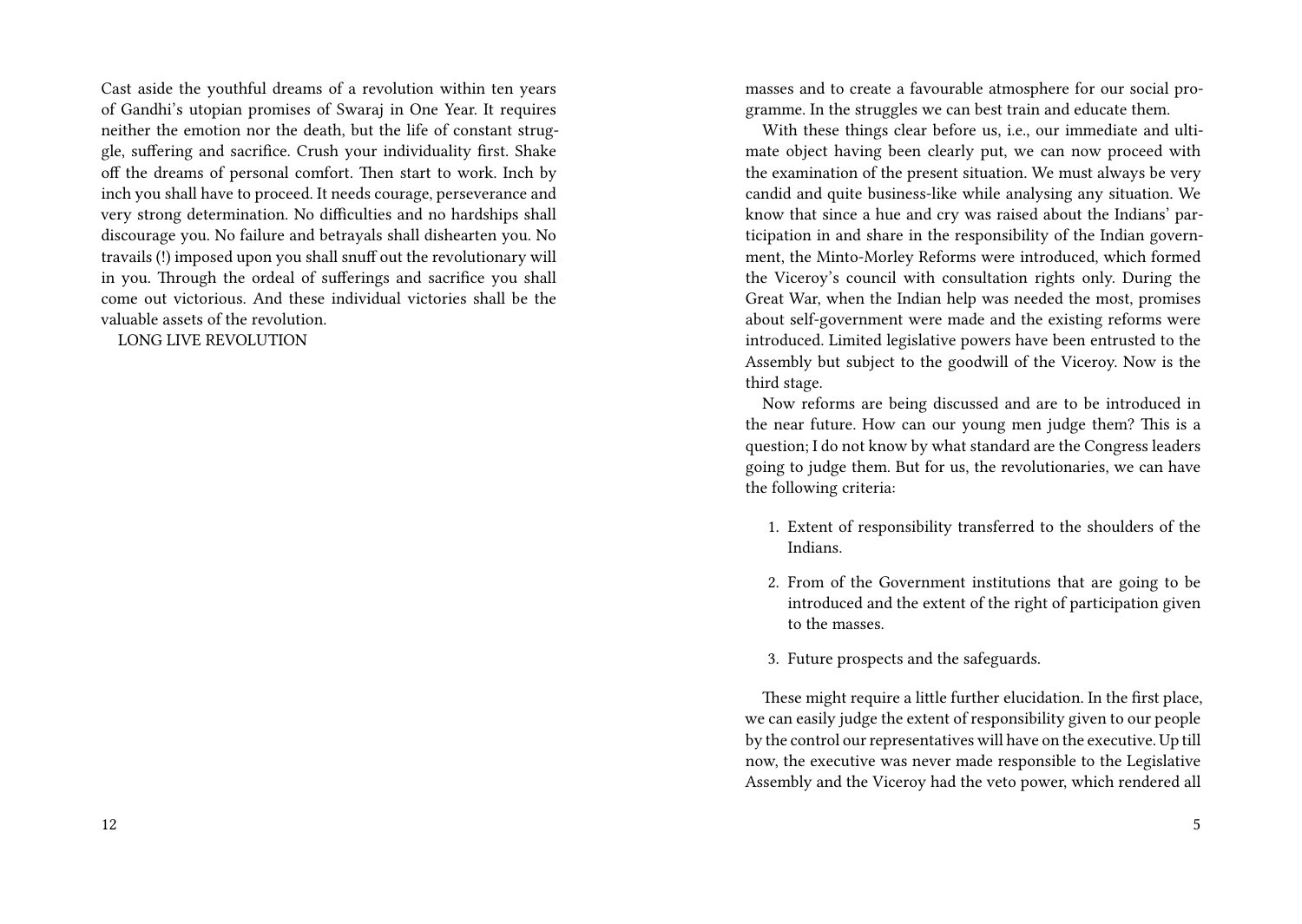the efforts of the elected members futile. Thanks to the efforts of the Swaraj Party, the Viceroy was forced every now and then to use these extraordinary powers to shamelessly trample the solemn decisions of the national representatives under foot. It is already too well known to need further discussion.

Now in the first place we must see the method of the executive formation: Whether the executive is to be elected by the members of a popular assembly or is to be imposed from above as before, and further, whether it shall be responsible to the house or shall absolutely affront it as in the past?

As regards the second item, we can judge it through the scope of franchise. The property qualifications making a man eligible to vote should be altogether abolished and universal suffrage be introduced instead. Every adult, both male and female, should have the right to vote. At present we can simply see how far the franchise has been extended.

I may here make a mention about provincial autonomy. But from whatever I have heard, I can only say that the Governor imposed from above, equipped with extraordinary powers, higher and above the legislative, shall prove to be no less than a despot. Let us better call it the "provincial tyranny" instead of "autonomy." This is a strange type of democratisation of the state institutions.

The third item is quite clear. During the last two years the British politicians have been trying to undo Montague's promise for another dole of reforms to be bestowed every ten years till the British Treasury exhausts.

We can see what they have decided about the future.

Let me make it clear that we do not analyse these things to rejoice over the achievement, but to form a clear idea about our situation, so that we may enlighten the masses and prepare them for further struggle. For us, compromise never means surrender, but a step forward and some rest. That is all and nothing else.

Apart from these, there shall necessarily be organized a military department. This is very important. At times its need is felt very badly. But at that time you cannot start and formulate such a group with substantial means to act effectively. Perhaps this is the topic that needs a careful explanation. There is very great probability of my being misunderstood on this subject. Apparently I have acted like a terrorist. But I am not a terrorist. I am a revolutionary who has got such definite ideas of a lengthy programme as is being discussed here. My "comrades in arms" might accuse me, like Ram Prasad Bismil, for having been subjected to certain sort of reaction in the condemned cell, which is not true. I have got the same ideas, same convictions, same convictions, same zeal and same spirit as I used to have outside, perhaps — nay, decidedly — better. Hence I warn my readers to be careful while reading my words. They should not try to read anything between the lines. Let me announced with all the strength at my command, that I am not a terrorist and I never was, expected perhaps in the beginning of my revolutionary career. And I am convinced that we cannot gain anything through those methods. One can easily judge it from the history of the Hindustan Socialist Republican Association. All our activities were directed towards an aim, i.e., identifying ourselves with the great movement as its military wing. If anybody has misunderstood me, let him amend his ideas. I do not mean that bombs and pistols are useless, rather the contrary. But I mean to say that mere bomb-throwing is not only useless but sometimes harmful. The military department of the party should always keep ready all the war-material it can command for any emergency. It should back the political work of the party. It cannot and should not work independently.

On these lines indicated above, the party should proceed with its work. Through periodical meetings and conferences they should go on educating and enlightening their workers on all topics. If you start the work on these lines, you shall have to be very sober. The programme requires at least twenty years for its fulfillment.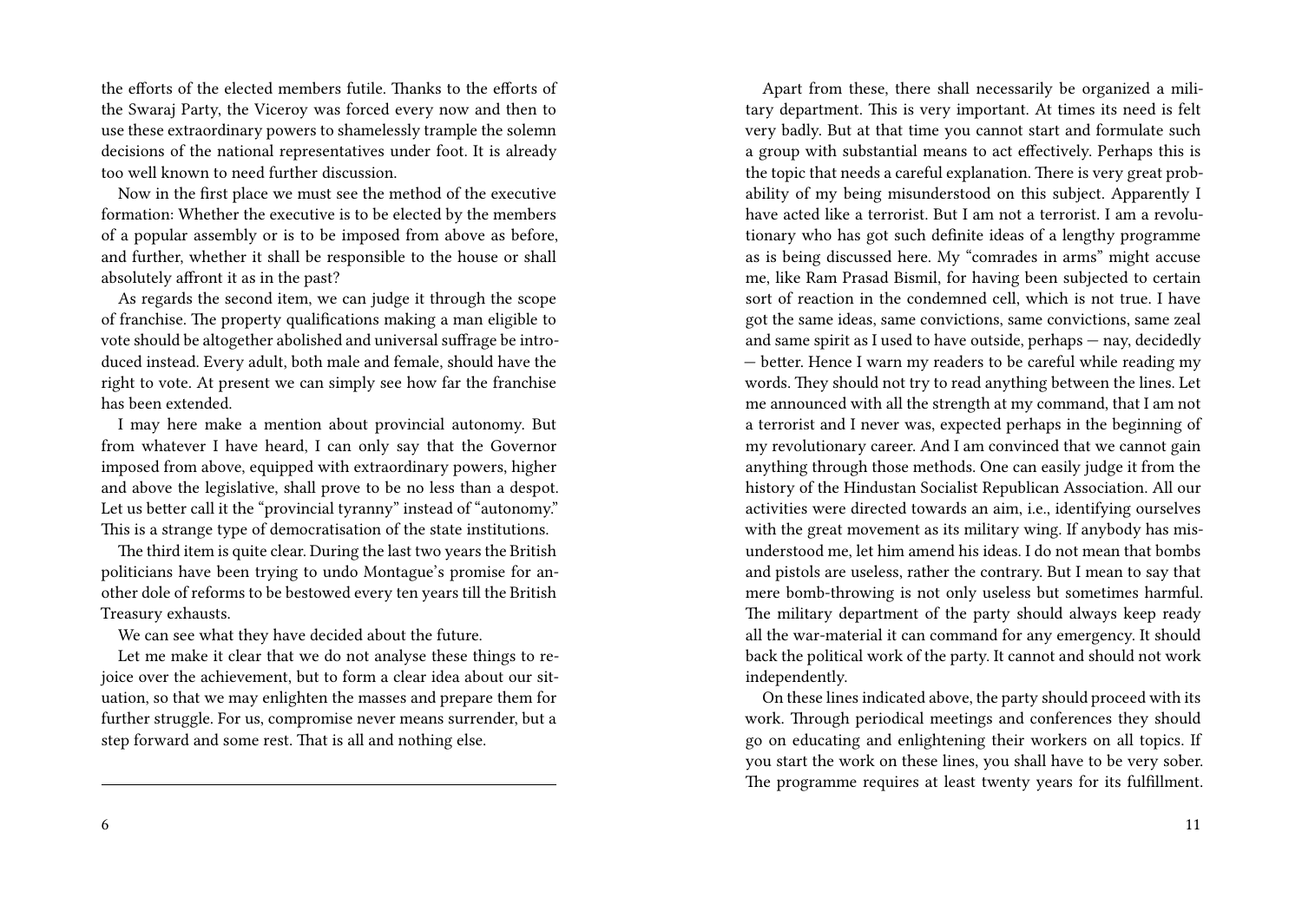starting point of our programme. The youth movement should organize study circles, class lectures and publication of leaflets, pamphlets, books and periodicals. This is the best recruiting and training ground for political workers.

Those young men who may have matured their ideas and may find themselves ready to devote their life to the cause, may be transferred to the party. The party workers shall always guide and control the work of the youth movement as well. The party should start with the work of mass propaganda. It is very essential. One of the fundamental causes of the failure of the efforts of the Ghadar Party (1914–15) was the ignorance, apathy and sometimes active opposition of the masses. And apart from that, it is essential for gaining the active sympathy of and of and organising the peasants and workers. The name of party or rather,\* a communist party. This party of political workers, bound by strict discipline, should handle all other movements. It shall have to organize the peasants' and workers' parties, labour unions, and kindred political bodes. And in order to create political consciousness, not only of national politics but class politics as well, the party should organize a big publishing campaign. Subjects on all proletens [Original transcription is unclear — MIA Transcriber] enlightening the masses of the socialist theory shall be wit in easy reach and distributed widely. The writings should be simple and clear.

There are certain people in the labour movement who enlist some absurd ideas about the economic liberty of the peasants and workers without political freedom. They are demagogues or muddle-headed people. Such ideas are unimaginable and preposterous. We mean the economic liberty of the masses, and for that very purpose we are striving to win the political power. No doubt in the beginning, we shall have to fight for little economic demands and privileges of these classes. But these struggles are the best means for educating them for a final struggles are the best means for educating them for a final struggle to conquer political power.

HAVING DISCUSSED the present situation, let us proceed to discuss the future programme and the line of action we ought to adopt. As I have already stated, for any revolutionary party a definite programme is very essential. For, you must know that revolution means action. It means a change brought about deliberately by an organized and systematic work, as opposed to sudden and unorganised or spontaneous change or breakdown. And for the formulation of a programme, one must necessarily study:

- 1. The goal.
- 2. The premises from where were to start, i.e., the existing conditions.
- 3. The course of action, i.e., the means and methods.

Unless one has a clear notion about these three factors, one cannot discuss anything about programme.

We have discussed the present situation to some extent. The goal also has been slightly touched. We want a socialist revolution, the indispensable preliminary to which is the political revolution. That is what we want. The political revolution does not mean the transfer of state (or more crudely, the power) from the hands of the British to the Indian, but to those Indians who are at one with us as to the final goal, or to be more precise, the power to be transferred to the revolutionary party through popular support. After that, to proceed in right earnest is to organize the reconstruction of the whole society on the socialist basis. If you do not mean this revolution, then please have mercy. Stop shouting "Long Live Revolution." The term revolution is too sacred, at least to us, to be so lightly used or misused. But if you say you are for the national revolution and the aims of your struggle is an Indian republic of the type of the United State of America, then I ask you to please let known on what forces you rely that will help you bring about that revolution. Whether national or the socialist, are the peasantry and